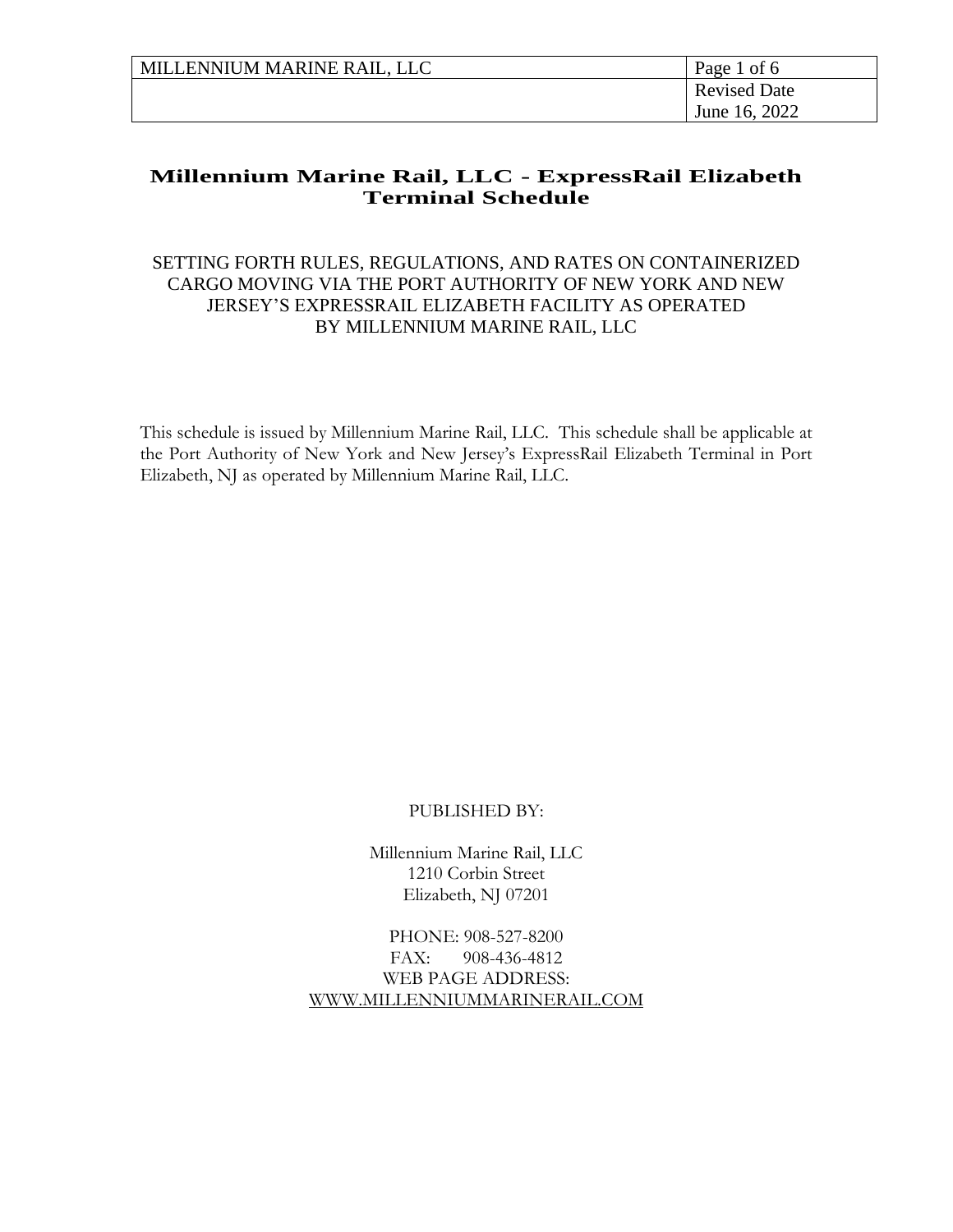| MILLENNIUM MARINE RAIL, LLC | Page 2 of 6         |
|-----------------------------|---------------------|
|                             | <b>Revised Date</b> |
|                             | June 16, 2022       |

## SETTING FORTH RULES, REGULATIONS, AND RATES ON CONTAINERIZED CARGO MOVING VIA THE PORT AUTHORITY OF NEW YORK AND NEW JERSEY'S EXPRESSRAIL ELIZABETH FACILITY AS OPERATED BY MILLENNIUM MARINE RAIL, LLC

#### **PURPOSE**

The Port Authority of New York and New Jersey's Elizabeth facility is operated by Millennium Marine Rail, LLC as an on-dock double stack rail facility for the limited and express purpose of handling waterborne containerized cargo moving between the railroads serving the ExpressRail Elizabeth facility and vessels loading or discharging containerized cargo in the Port of New York and New Jersey.

#### **INTERMODAL CONTAINER HANDLING FEE:**

# **Effective – July 13, 2022**

**Millennium Marine Rail, LLC will receive or deliver \$82.68 per container and load or unload containers to or from railcars at the ExpressRail Elizabeth facility.**

## **Effective –July 1, 2022**

**Fuel surcharge - Rate will be adjusted quarterly \$ 7.03 per container based on data supplied by the U.S. Dept of Energy.** 

## **CONTAINER FREE TIME AND DEMURRAGE**

Millennium Marine Rail, LLC will establish rules and regulations concerning free time and demurrage on both import and export cargo.

#### **USE OF NON DOUBLE STACK RAILCARS**

Millennium Marine Rail, LLC reserves the right to establish rules and regulations concerning the use of non double stack rail cars.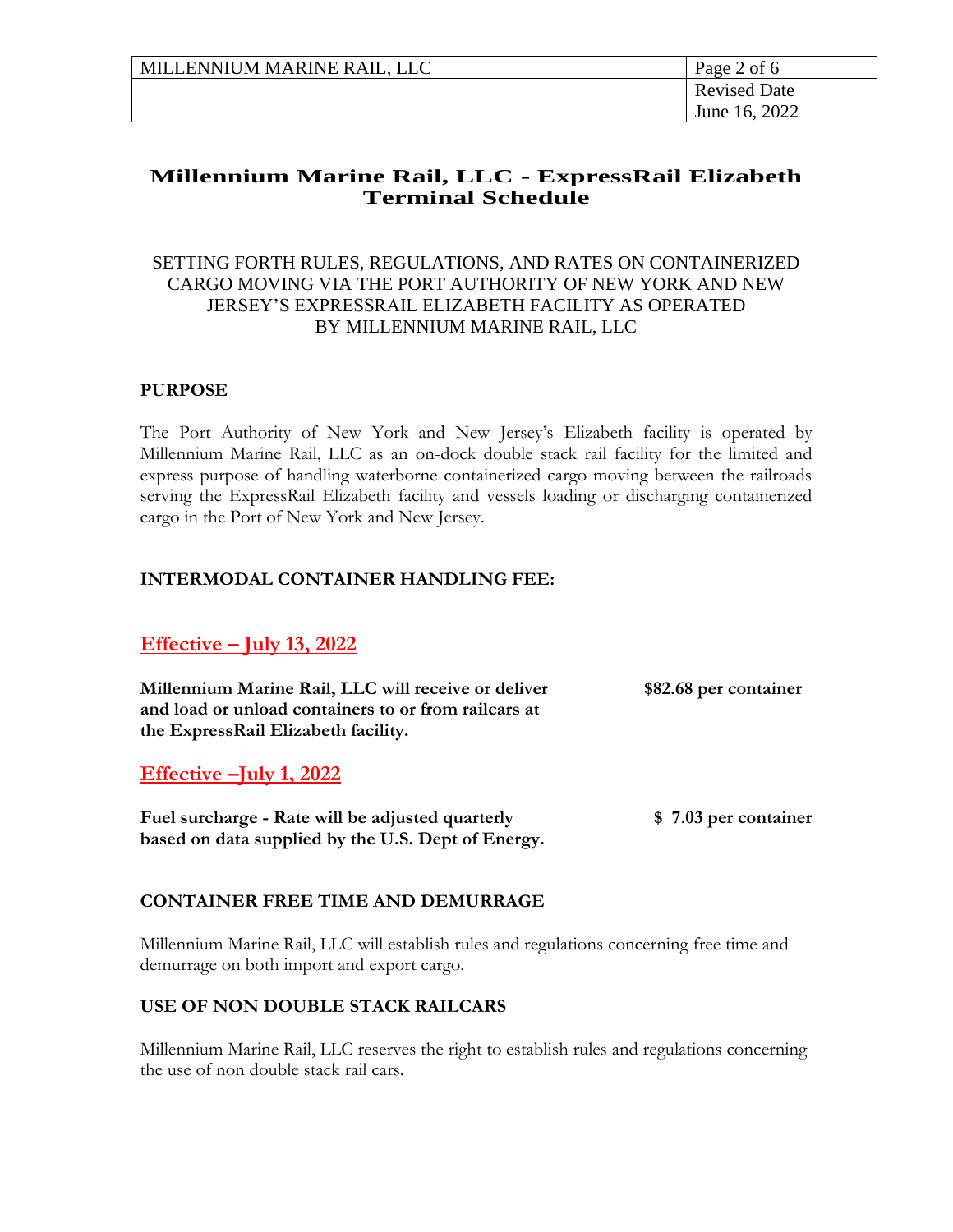| MILLENNIUM MARINE RAIL, LLC | Page 3 of 6         |
|-----------------------------|---------------------|
|                             | <b>Revised Date</b> |
|                             | June 16, 2022       |

## SETTING FORTH RULES, REGULATIONS, AND RATES ON CONTAINERIZED CARGO MOVING VIA THE PORT AUTHORITY OF NEW YORK AND NEW JERSEY'S EXPRESSRAIL ELIZABETH FACILITY AS OPERATED BY MILLENNIUM MARINE RAIL, LLC

A handling charge of \$100 per container will be assessed against containers discharged from non double stack rail cars. This charge will be applied only when the percentage of non double stack railcars on arriving train as reported on the railroads inbound train consist exceeds 10% of the arriving train's railcar make-up. In the event this 10% allowance is exceeded, all containers discharged from non double stack railcars on the arriving train will be subject to this charge. In the event the total number of non double stack railcars is 10% or less of the arriving train's make-up, charge will not be applied.

#### **SCHEDULE OF EXTRA LABOR RATES**

------------------------------------------------------------------------------------------

For services to be performed by MMR on request, for which there is no rate in the MMR Schedule, MMR shall charge as follows:

Straight time labor hour \$120.30 per hour

Overtime labor hour \$169.60 per hour

#### **SCHEDULE OF HOURLY EQUIPMENT RATES**

-------------------------------------------------------------------------------------------

Straddle Carrier  $$359.80$  per hour Reach Stacker \$241.96 per hour Rubber Tired Gantry (RTG) crane \$710.85 per hour

**MISCELLANEOUS RATES**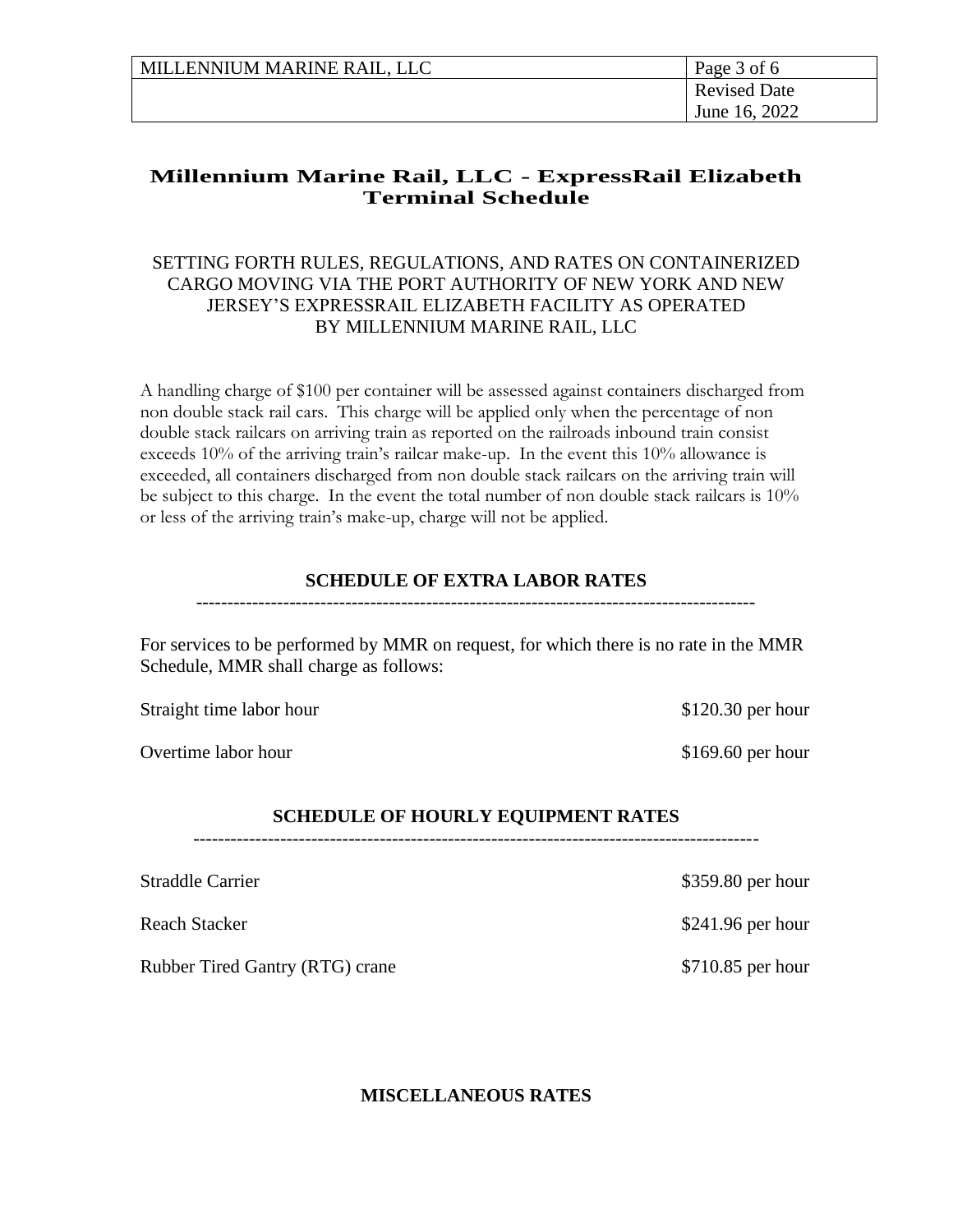| MILLENNIUM MARINE RAIL, LLC | Page 4 of 6         |
|-----------------------------|---------------------|
|                             | <b>Revised Date</b> |
|                             | June 16, 2022       |

#### SETTING FORTH RULES, REGULATIONS, AND RATES ON CONTAINERIZED CARGO MOVING VIA THE PORT AUTHORITY OF NEW YORK AND NEW JERSEY'S EXPRESSRAIL ELIZABETH FACILITY AS OPERATED BY MILLENNIUM MARINE RAIL, LLC

| Redelivery                              | \$302.89 per unit |
|-----------------------------------------|-------------------|
| Grounding & Mounting                    | \$88.55 each way  |
| Placarding                              | \$210.20 per unit |
| Over dimensional (load/unload railcars) | \$192.55 per unit |
| Segregation of unit for inspection      | \$239.70 per unit |

#### **REPAIR FEES**

Millennium Marine Rail, LLC reserves the right to establish rules and regulations concerning the imposition of a fee for specified types of damage (such as the damage of switches). Nothing contained herein shall limit Millennium Marine Rail, LLC's ability to seek damages from any person or party which is responsible for the damage or destruction of any portion or part of the ExpressRail Elizabeth facility including, but not limited to tracks and switches.

## **PAYMENT TERMS**

The railroads that use the ExpressRail Elizabeth facility, including their agents (the "Users") shall pay all charges published in this tariff upon presentation of invoices and such charges shall be paid within 30 calendar days of the invoice date. Failure to pay any invoice in full within 30 calendar days may result in the suspension of services pending payment in full.

## **LIMITATION OF LIABILITY**

Liability for loss or damage to any cargo resulting from the failure to exercise due and proper care by Millennium Marine Rail, LLC at the ExpressRail Elizabeth facility, incurred during the handling, loading, unloading, receipt, delivery, or storage of such cargo on the terminal at any time, including applicable free time, shall not exceed \$500.00 (US) per package or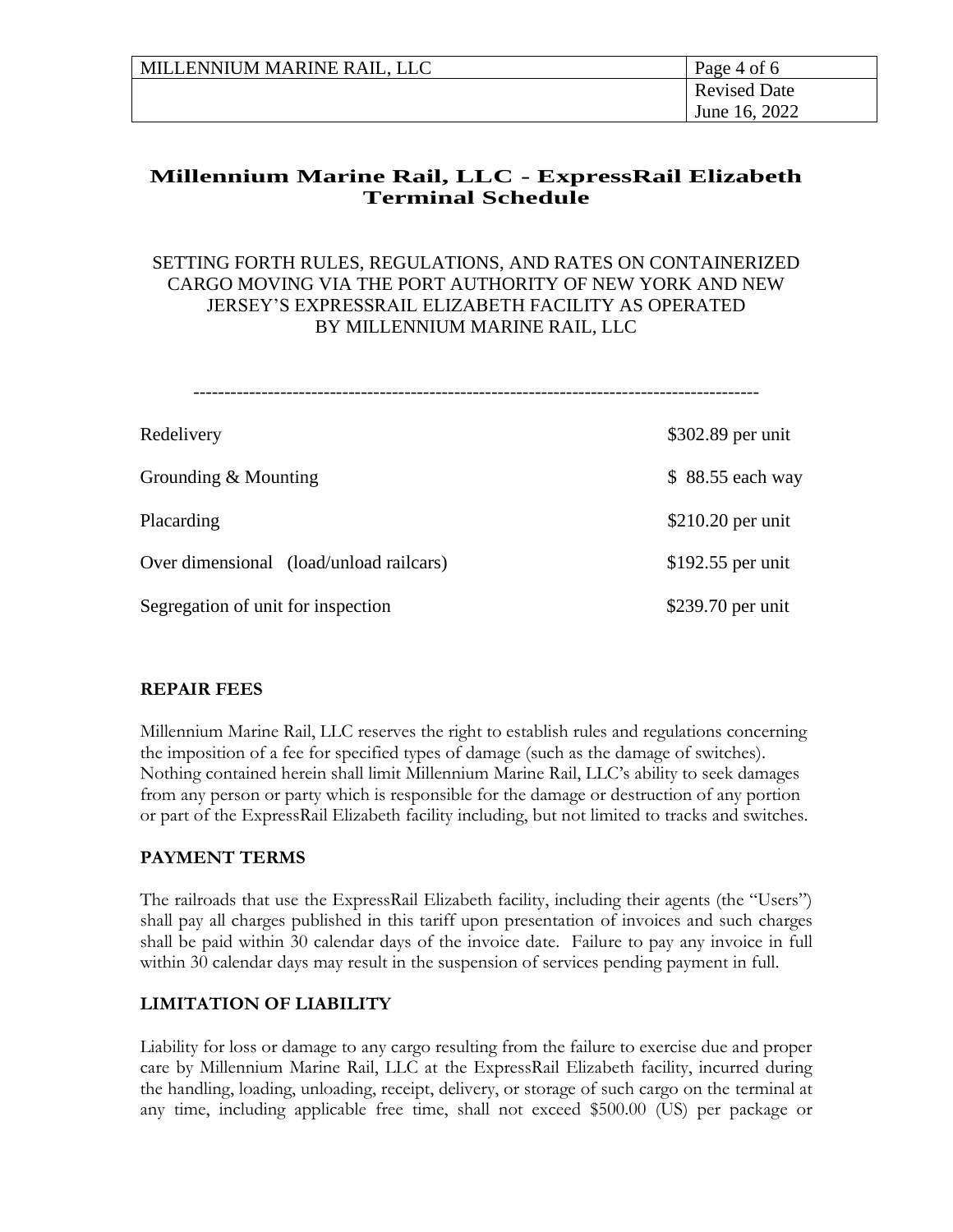| MILLENNIUM MARINE RAIL, LLC | Page 5 of 6         |
|-----------------------------|---------------------|
|                             | <b>Revised Date</b> |
|                             | June 16, 2022       |

## SETTING FORTH RULES, REGULATIONS, AND RATES ON CONTAINERIZED CARGO MOVING VIA THE PORT AUTHORITY OF NEW YORK AND NEW JERSEY'S EXPRESSRAIL ELIZABETH FACILITY AS OPERATED BY MILLENNIUM MARINE RAIL, LLC

customary freight unit (as defined in the United States Carriage of Goods by Sea Act) unless the value of the cargo has been declared to Millennium Marine Rail, LLC by the User and Millennium Marine Rail, LLC has agreed, in writing, to accept a different amount of liability prior to its taking custody of, or assuming responsibility for the cargo.

## **PERFORMANCE OF ANCILLARY RAIL SERVICES**

Millennium Marine Rail, LLC reserves the right to perform ancillary rail services including, but not limited to, railcar inspection, railcar maintenance and airing of railcars.

## **SERVICES NOT SPECIFICALLY PROVIDED FOR**

In the event services are requested that are not specifically provided for herein, such requests should be submitted to Millennium Marine Rail, LLC for consideration and establishing of rules, regulations and rates if appropriate. Millennium Marine Rail, LLC reserves the right to subcontract these requested services as well as the services specifically provided herein.

#### **NON WATERBORNE CONTAINERS**

Movement of containers through the ExpressRail Elizabeth facility other than waterborne containers moving between the railroads serving the ExpressRail Elizabeth facility and vessels working in the Port of New York and New Jersey is prohibited and Millennium Marine Rail, LLC reserves the right to refuse to load or discharge any nonwaterborne container.

## **PORT AUTHORITY IMPOSED FEES**

Millennium Marine Rail, LLC shall act on behalf of the Port Authority of New York and New Jersey in the invoicing and collection of fees due the Port Authority for use of the ExpressRail Elizabeth facility as provided in the Port Authority's tariff. All charges of the